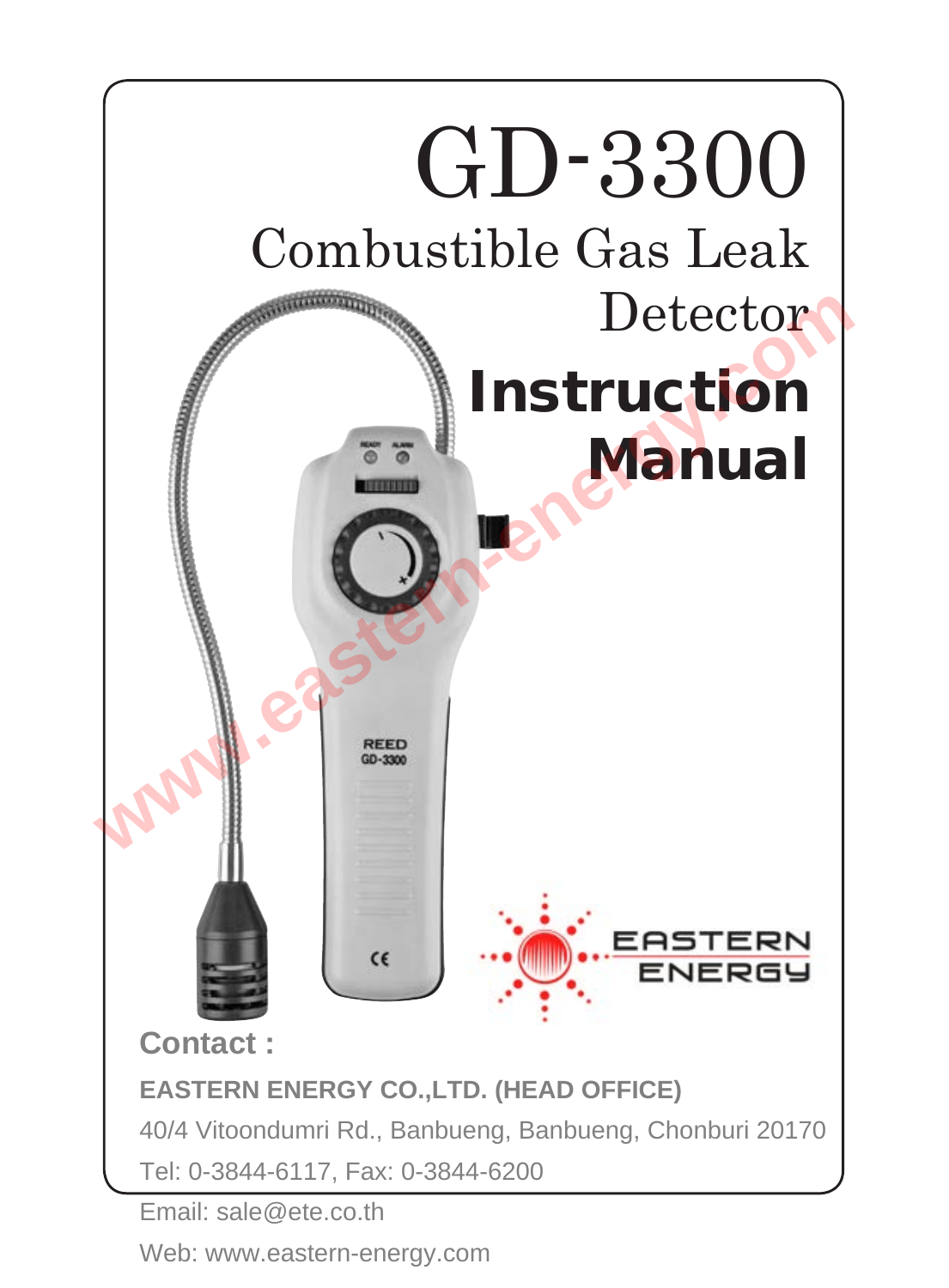## **Introduction**

The Combustible Gas Leak Detector has a 16" gooseneck probe to find leaks in hard-to-reach areas. It's adjustable alarm, one-hand operation with thumb-controlled sensitivity adjustment, and impact-resistant storage case add up to value and convenience.

### **Features**

Easily operate the Combustible Gas Leak Detector with one hand to detect the presence of combustible gases. Audible and visual indicators help to pinpoint leak sources. Adjustable ssensitivity ("tick rate") helps to eliminate background gas concentrations in contaminated environments. **Example 18 Constants and the Combustible Gas Leak Detector with one hand to**<br>ect the presence of combustible gases. Audible and visual indicator<br>p to pinpoint leak sources. Adjustable ssensitivity ("tick rate") helps to<br>i

- 50 ppm sensitivity
- Adjustable tick rate to locate leaks quickly and easily
- Visual leak detection by LED indicators
- Precision sensor detects even the smallest leaks
- Fast response of less than two seconds to 40% LEL
- Includes earphone jack
- 16" gooseneck

# **Safety Tips**

Before using this instrument, read all safety information carefully. In this manual the word "**WARNING**" is used to indicate conditions or actions that may pose physical hazards to the user. The word "**CAUTION**" is used to indicate conditions or actions that may damage this instrument.

If you are using your Combustible Gas Leak Detector as a result of a service call, chances are someone has either smelled a combustible gas leak or someone has reason to believe gas may be leaking. While your Combustible Gas Leak Detector is designed to function without producing sparks or otherwise igniting the gases it detects, the environment you are responding to probably has no such safeguards. Most combustible gas leaks are noticed long before concentration levels build up to the point that explosion hazards exist.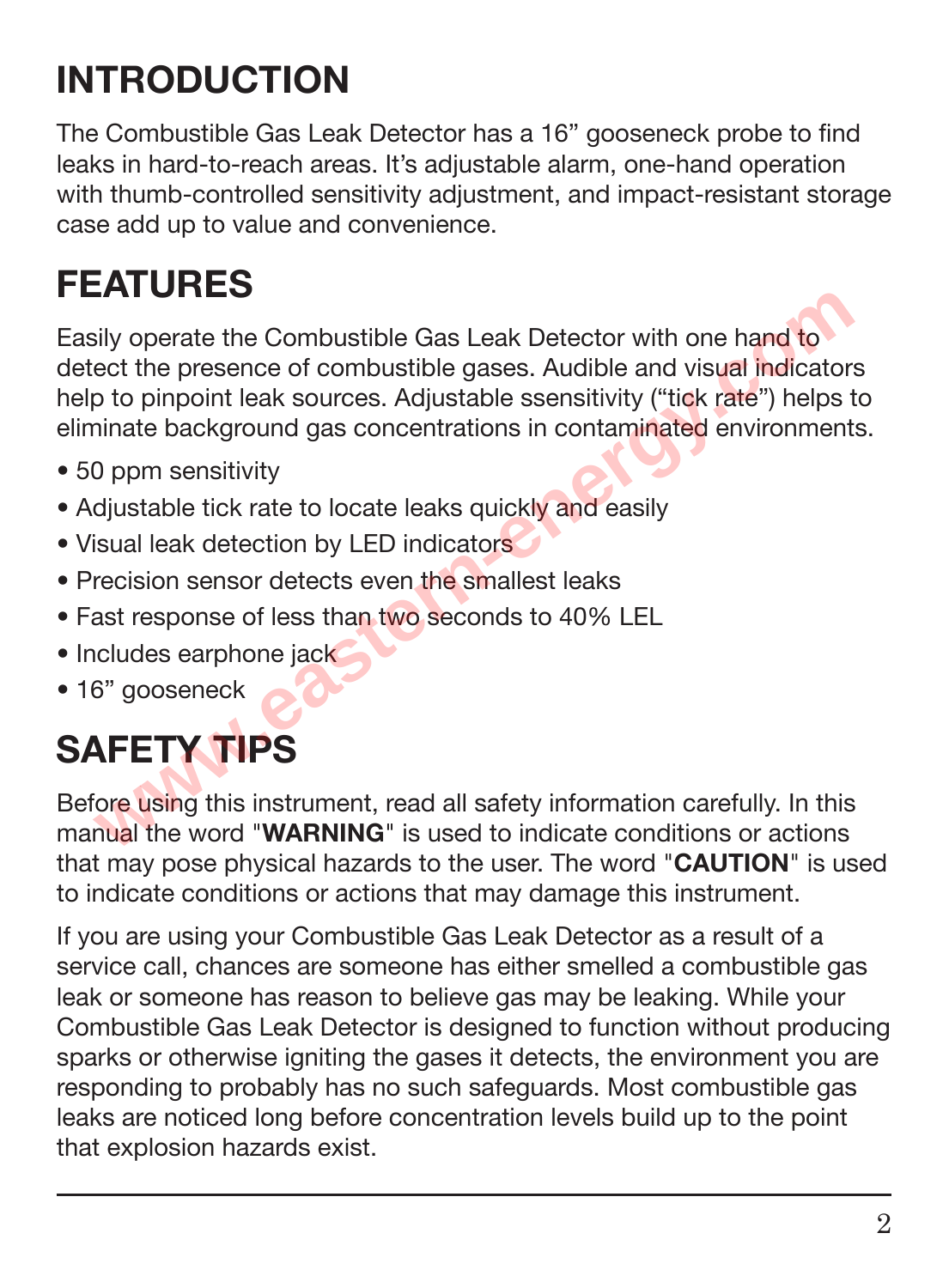# **WARNING!**

*If you feel an explosion hazard exists:*

- *Arrange for evacuation of people in the area*
- *Call proper authorities from a safe location*
- *Shut off gas source, if possible*
- *Ventilate enclosed areas if possible to do so without risk of ignition*
- *DO NOT switch on power in area in question*

As a matter of routine, ventilate the area you plan to work in. Ventilation will help ensure the gas does not accumulate in large volume where it can attain its Lower Explosive Limit (LEL).

**Lower Explosive Limit** (**LEL):** The point at which a combustible gas, when mixed with air, has developed the minimum concentration to combust when exposed to a source of ignition. The LEL is usually stated as a percentage of gas in air, as a fuel-air-ratio, or as parts-per-million (PPM). **where the control of the control of the control of the control of the control of the control of the control of the control of the control of the control of the control of the control of the control of the control of the c** 

### **International Symbols**

Conforms to European Union directives

# **Controls and Indicators**

- 1. Sensor Tip Guard & Sensor (internal)
- 2. Gooseneck Probe
- 3. Alarm Light
- 4. Ready Light (Power-On)
- 5. Power ON/OFF Slide Switch
- 6. Earphone Jack
- 7. Tick Rate (Sensitivity) Adjustment
- 8. Probe Clip
- 9. Handle
- 10. Battery Cover

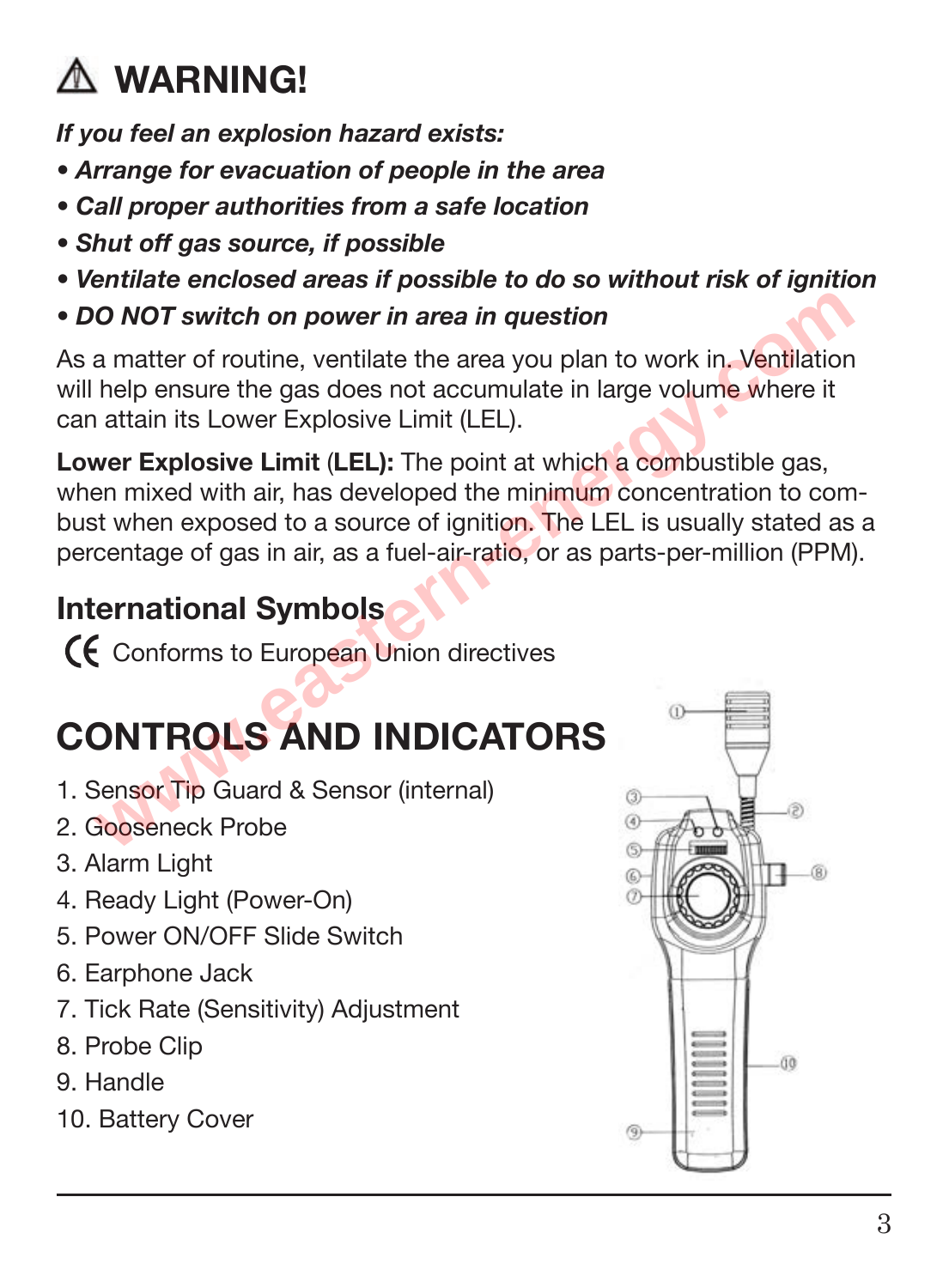## **Instructions**

Switch on the Combustible Gas Leak Detector by sliding the ON/OFF button and the READY light is glowing. The gas leak detector runs through a one-minute warm-up and self-zeroing sequence when it is first turned on in fresh air. The alarm of the instrument may be very loud without contact with any gas, that is caused the initial preset sensitivity.

#### **Rate (Sensitivity) Adjustment**

Each time the instrument is put into service, you should conduct a quick functional test. Adjust the tick rate to non-alarm level. Then, simply expose the sensor to a known leak, like a cigarette lighter, or pass the probe over a drop of combustible fluid. After the initial warm-up, the instrument can be used to detect combustible gases. When the sensor in the probe tip detects a combustible gas, the tick rate will increase and the instrument sounds a warbling tone while the ALARM light. As the concentration of gas increases, so does the tick rate. **ite (Sensitivity) Adjustment**<br>the **(Sensitivity) Adjustment**<br>th time the instrument is put into service, you should conduct a quice<br>tional test. Adjust the tick rate to non-alarm level. Then, simply ex-<br>even the sensor to

If the situation calls for quiet operation, or if background noise makes it difficult to hear the built-in speaker, you can use an earphone. The jack is at the top of the instrument. Note that listening to the alarm or tick through the earphone is very loud.

If the READY light is off, the batteries are low. They should be replaced immediately. Low batteries will adversely affect the instrument's reliability. See battery replacement procedures.

### **Adjusting the Tick Rate (Sensitivity)**

The tick rate tells you when the sensor (in the tip of the instrument) is getting close to a gas leak. You can control the tick rate using the rotary wheel in the center of the instrument.

- Move the wheel clockwise to increase the frequency
- Move the wheel counter-clockwise to decrease the frequency

A tick rate of 4 to 8 ticks per second, in fresh air, is typical. As the sensor comes near a combustible gas source, the tick rate increases. In order to isolate the source of a leak, you may need to move the wheel counter clockwise, decreasing the sensitivity, as the sensor moves closer.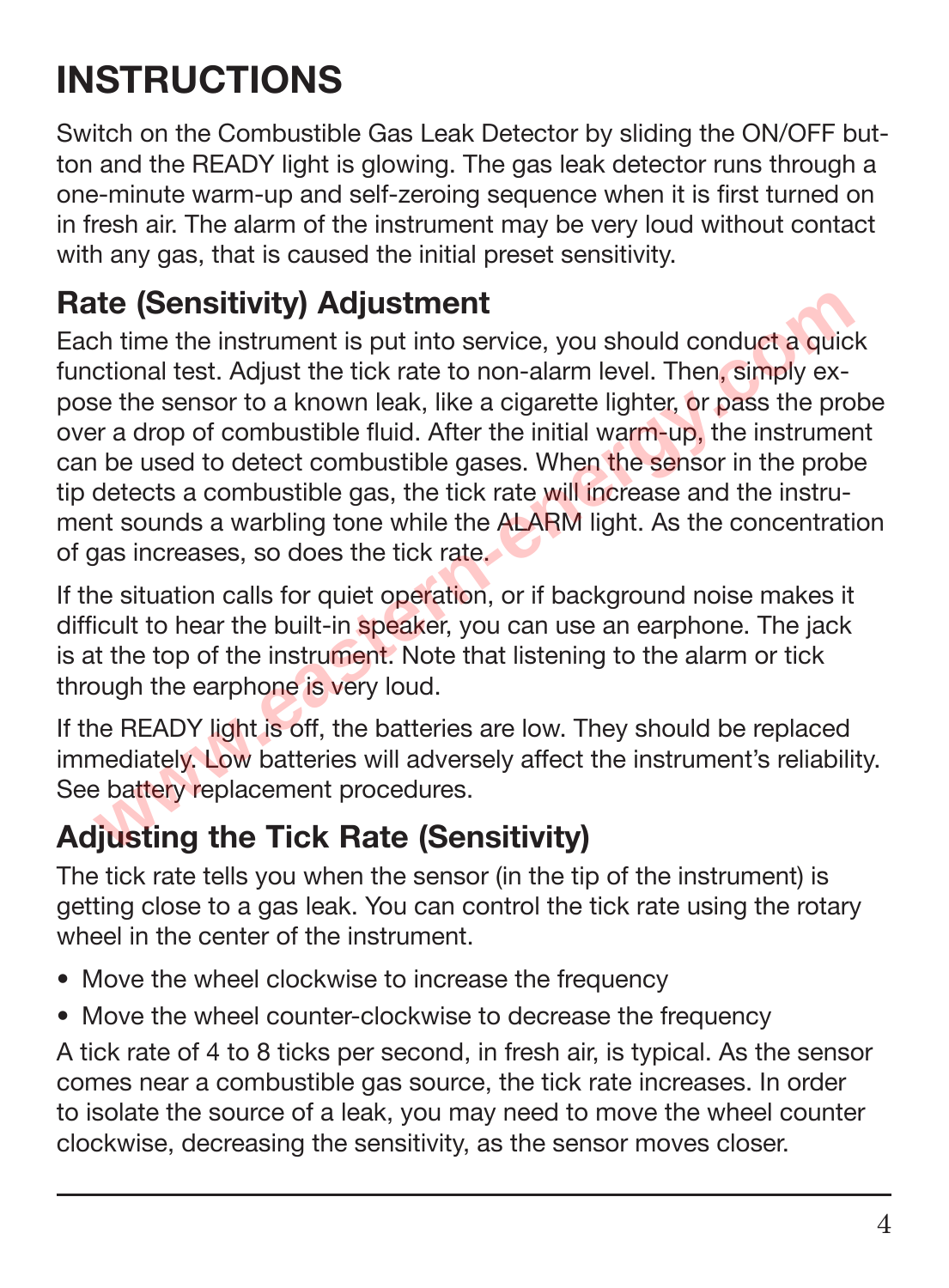#### **Replacing the Batteries**

Replace your 1.5 volt /size R14C(B) alkaline batteries when:

- The green READY light off
- No light or other activity occurs upon turning the instrument on

To replace the batteries:

- 1. Lay the instrument face-down on a back face.
- 2. Remove the battery cover. Apply upward pressure to the tab at the bottom of the battery cover while lifting it out.
- 3.Remove the batteries using a coin or screwdriver, if necessary, to pry them out.
- 4.Replace all three batteries with new ones.

### **Replacing the Sensor**

Although the sensor is designed to offer many years of reliable service, it may become inoperable if it is submerged in liquid or otherwise physically damaged. Let the battery cover. Apply upward pressure to the tab at the<br>
Nemove the battery cover. Apply upward pressure to the tab at the<br>
Nottom of the battery cover while lifting it out.<br>
Nemove the batteries using a coin or scr

To replace sensor:

- 1. Turn the instrument off
- 2.Remove the upper tip guard by pressing straight up from the alignment notch that separates the two halves of the tip guard.
- 3. This is a sturdy component, but use caution bending its leads.
- 4. Pull the sensor straight up from its tip housing.
- 5.Replace the sensor, pressing it straight in.
- 6. Reassemble in reverse order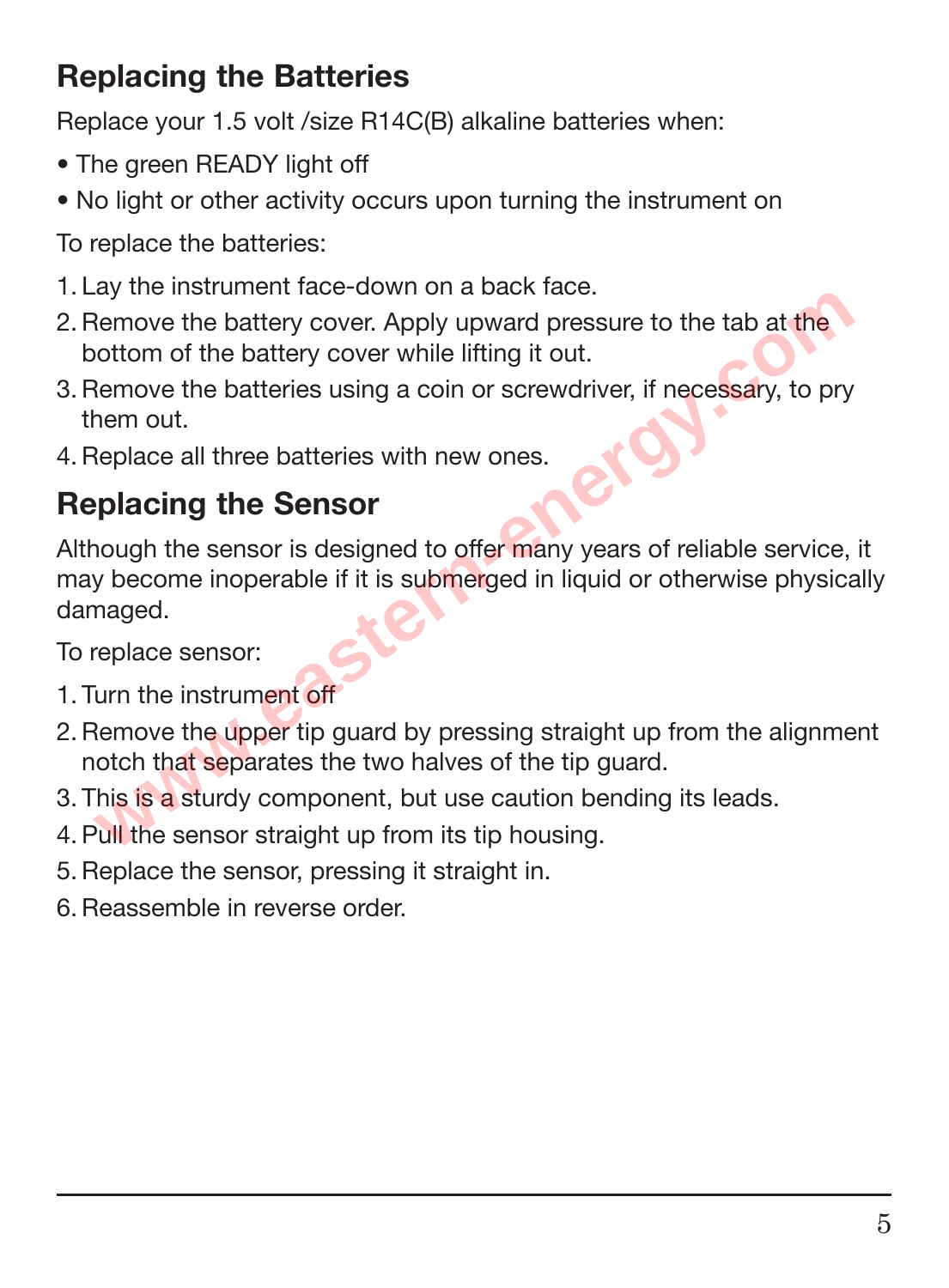### **Specifications**

|                                         | Sensor Type Low power semiconductor                                                                                         |
|-----------------------------------------|-----------------------------------------------------------------------------------------------------------------------------|
| Warm Up Time Approx. 5 minutes          |                                                                                                                             |
| Response Time Less than 2 seconds       |                                                                                                                             |
| Power Supply.  3"C" cell batteries      |                                                                                                                             |
|                                         | Battery Life 8 hours of continuous use, typical                                                                             |
|                                         | Alarms  Visible & audible at 10% LEL for Methane.<br>Can be calibrated for other concentrations<br>or gases (up to 40% LEL) |
| Duty Cycle Continuous                   |                                                                                                                             |
| Probe Length 16"                        |                                                                                                                             |
| Warranty  1 year                        |                                                                                                                             |
| <b>Operating Conditions</b>             |                                                                                                                             |
| range:                                  | To ensure accurate readings use it only when ambient air is within this                                                     |
| Temperature: 32 to 120°F                |                                                                                                                             |
| Humidity: 10 to 90% RH (non condensing) |                                                                                                                             |
| <b>GASES DETECTED</b>                   |                                                                                                                             |
|                                         | The CD-3300 detects a wide variety of gases, including some toxic gase                                                      |

#### **Operating Conditions**

## **Gases Detected**

The **SD-3300** detects a wide variety of gases, including some toxic gases, and nuisance vapors. The following lists represents only a portion of the more common gases it will detect.